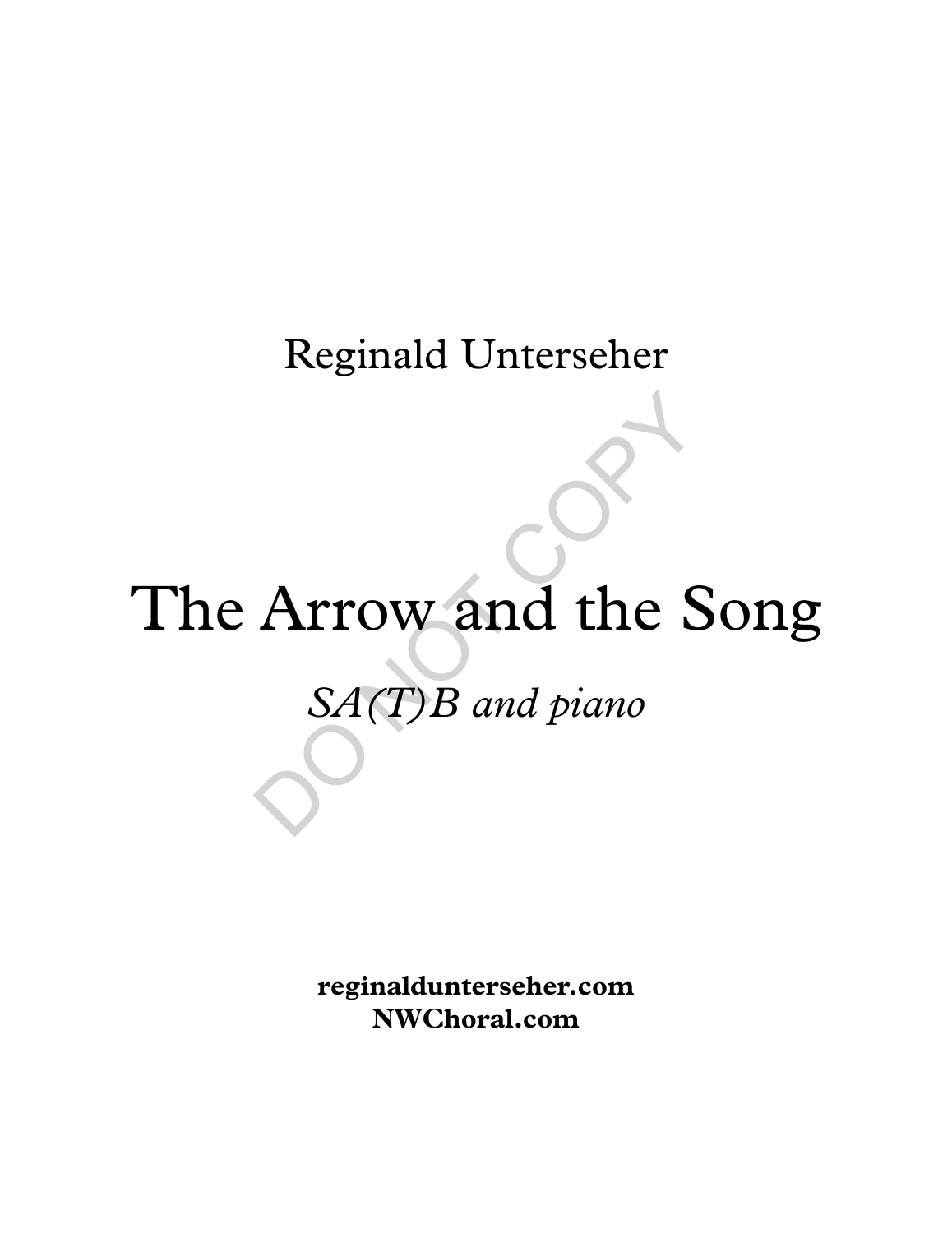## **The Arrow and the Song**

BY HENRY WADSWORTH LONGFELLOW

 I shot an arrow into the air, It fell to earth, I knew not where; For, so swiftly it flew, the sight Could not follow it in its flight.

an arrow into the air,<br>to earth, I knew not where;<br>o swiftly it flew, the sight<br>not follow it in its flight.<br>athed a song into the air,<br>to earth, I knew not where;<br>tho has sight so keen and strong,<br>it can follow the flight I breathed a song into the air, It fell to earth, I knew not where; For who has sight so keen and strong, That it can follow the flight of song?

 Long, long afterward, in an oak I found the arrow, still unbroke; And the song, from beginning to end, I found again in the heart of a friend.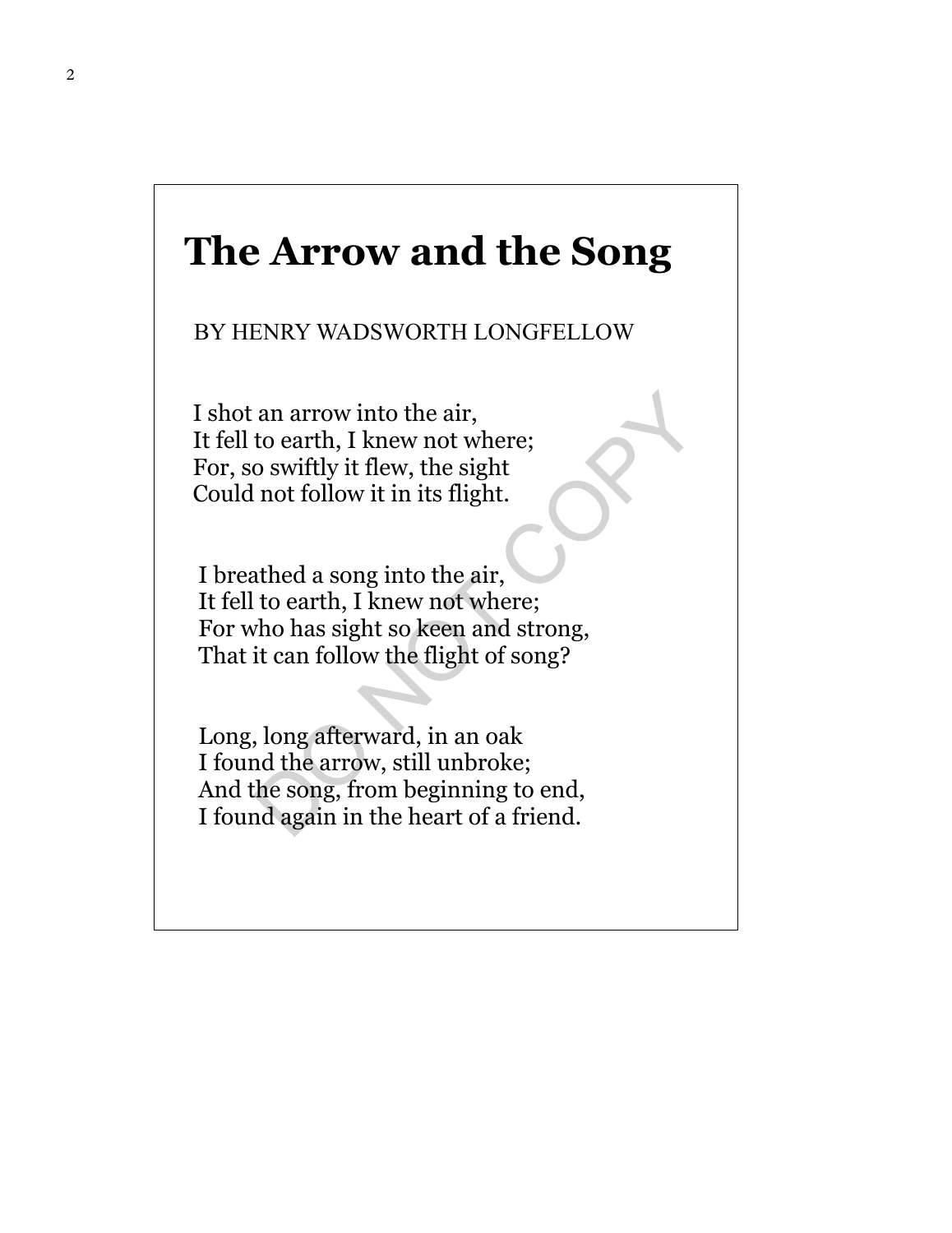## **The Arrow and the Song**

SA(T)B, accompanied



*<sup>\*</sup>Left hand always a bit heavier than the right*

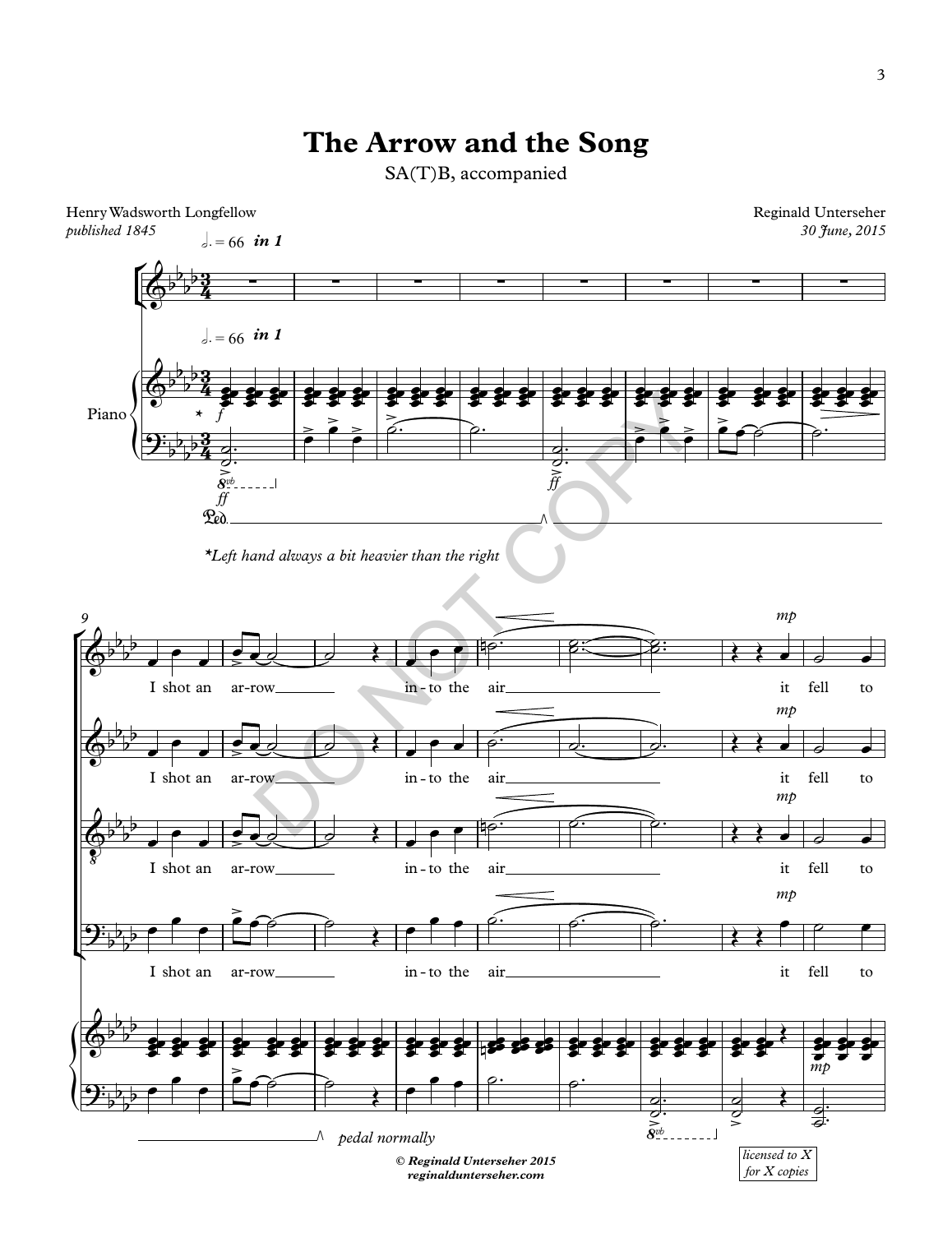

REMOVED FOR SECURITY--THANKS FOR UNDERSTANDING



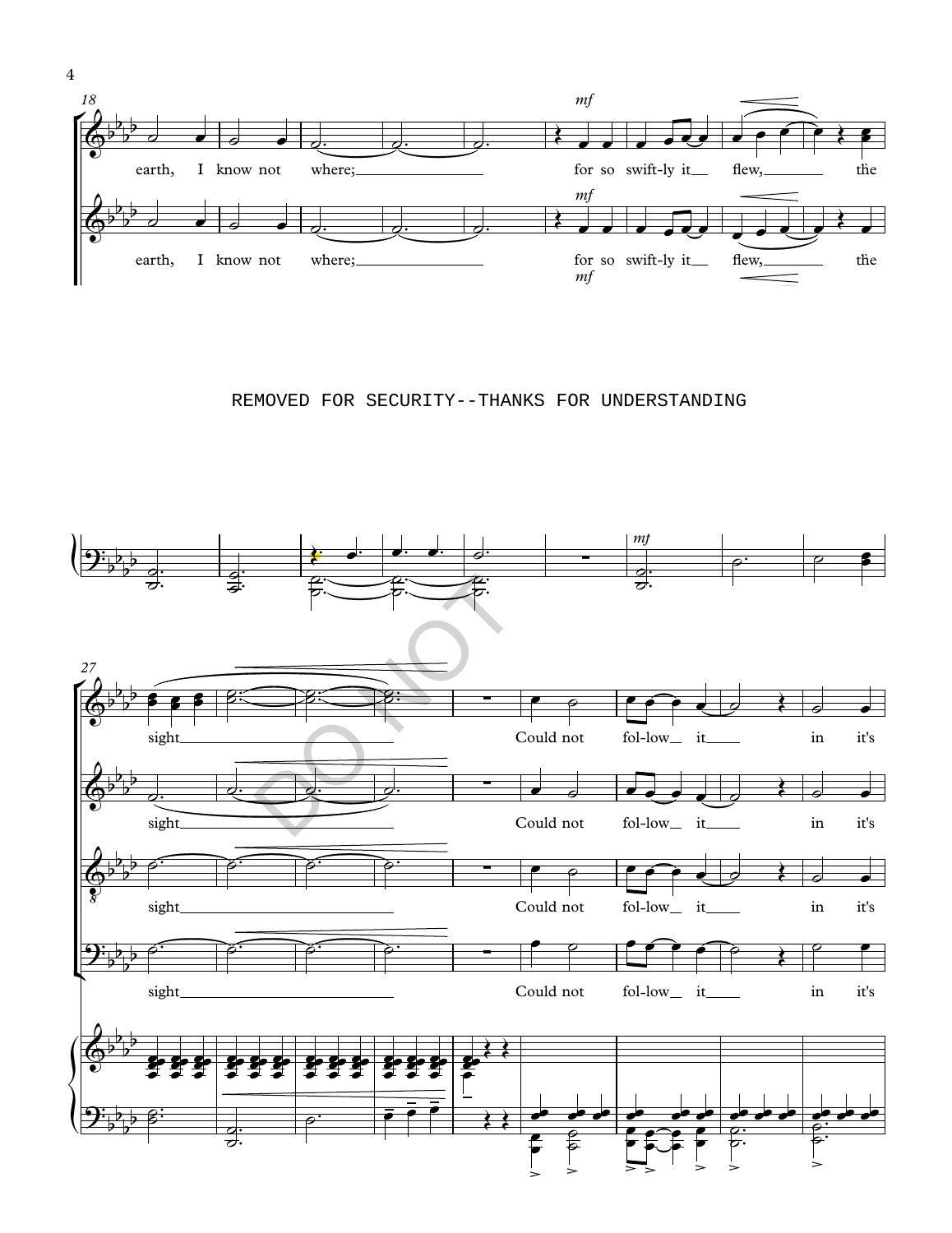

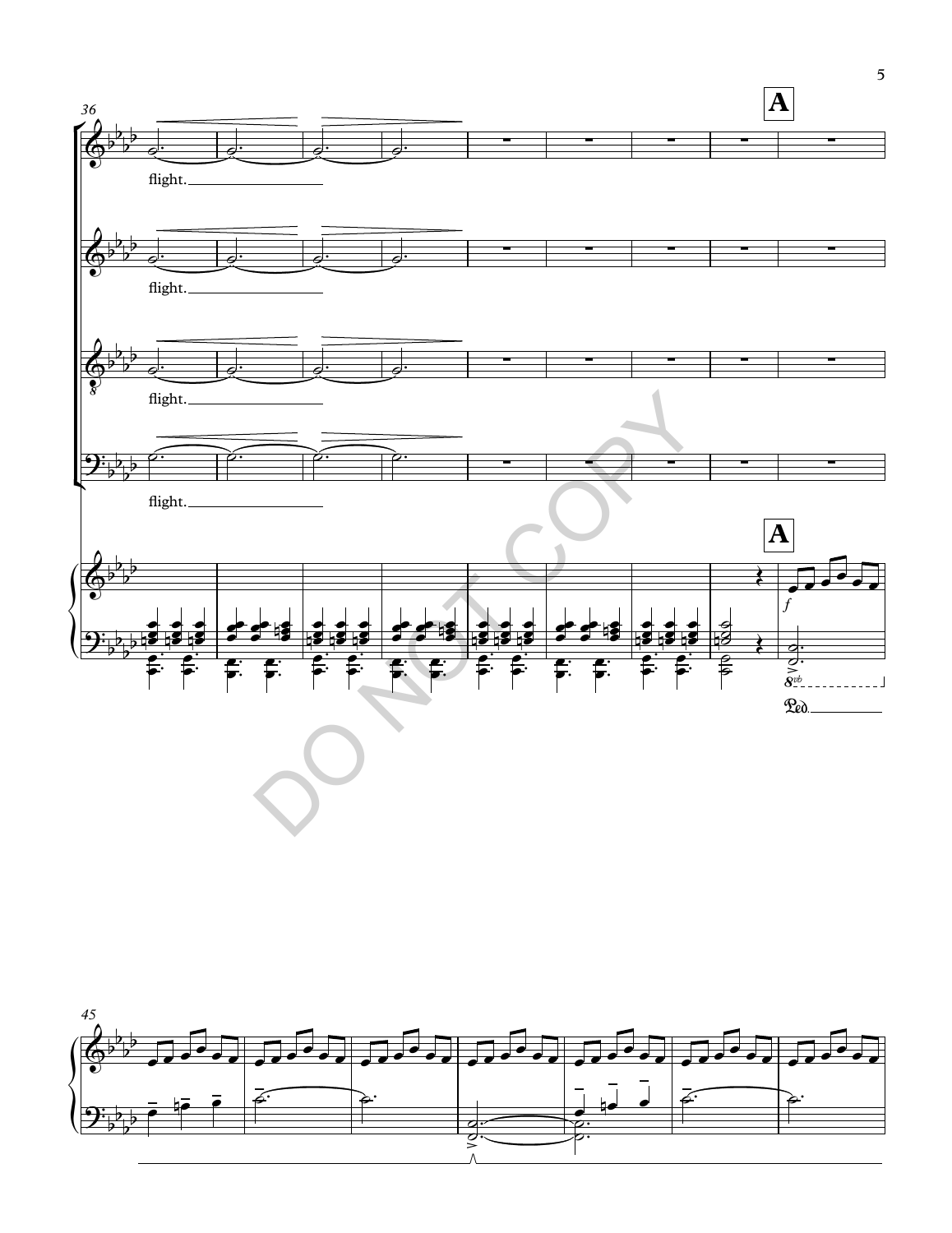

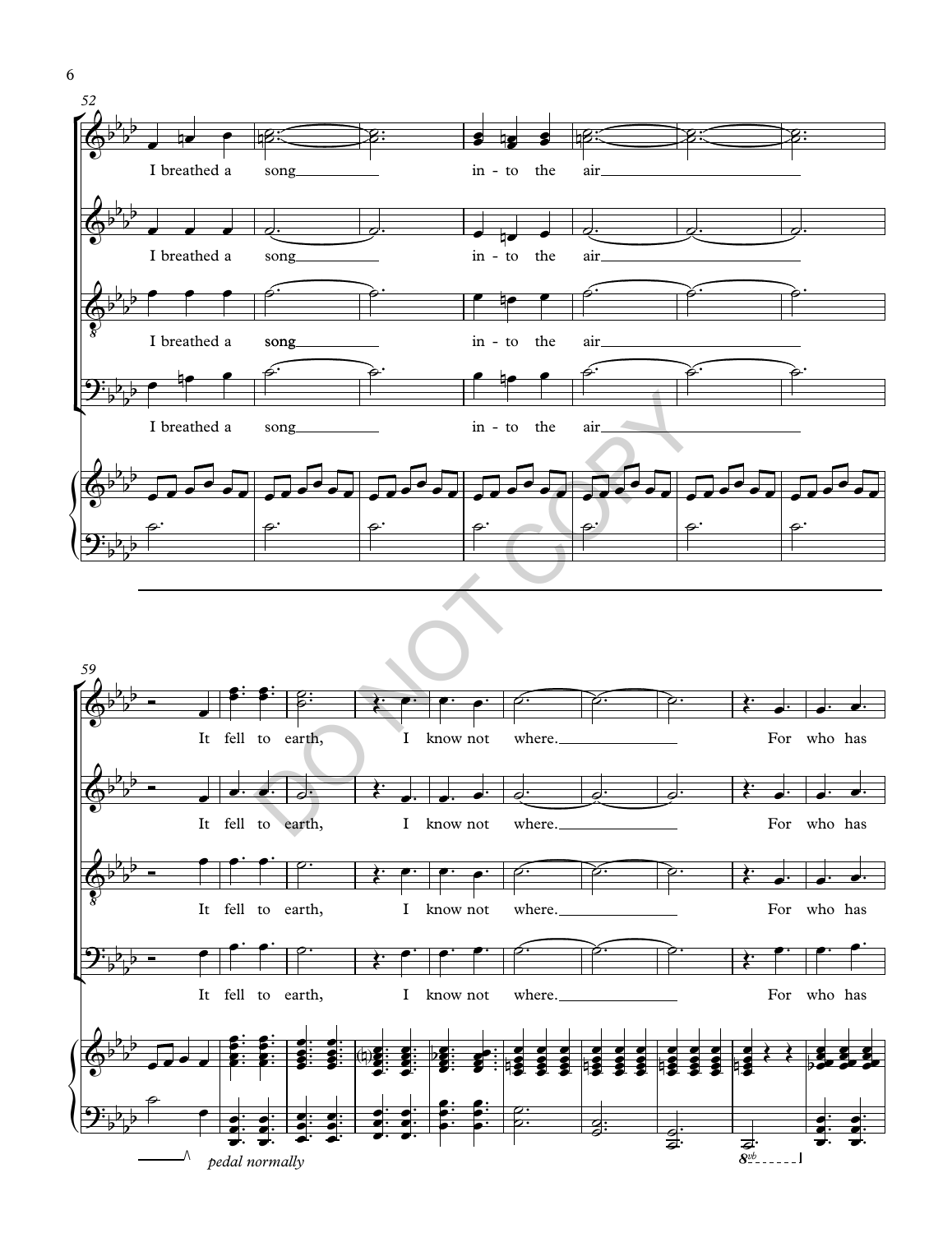

REMOVED FOR SECURITY--THANKS FOR UNDERSTANDING



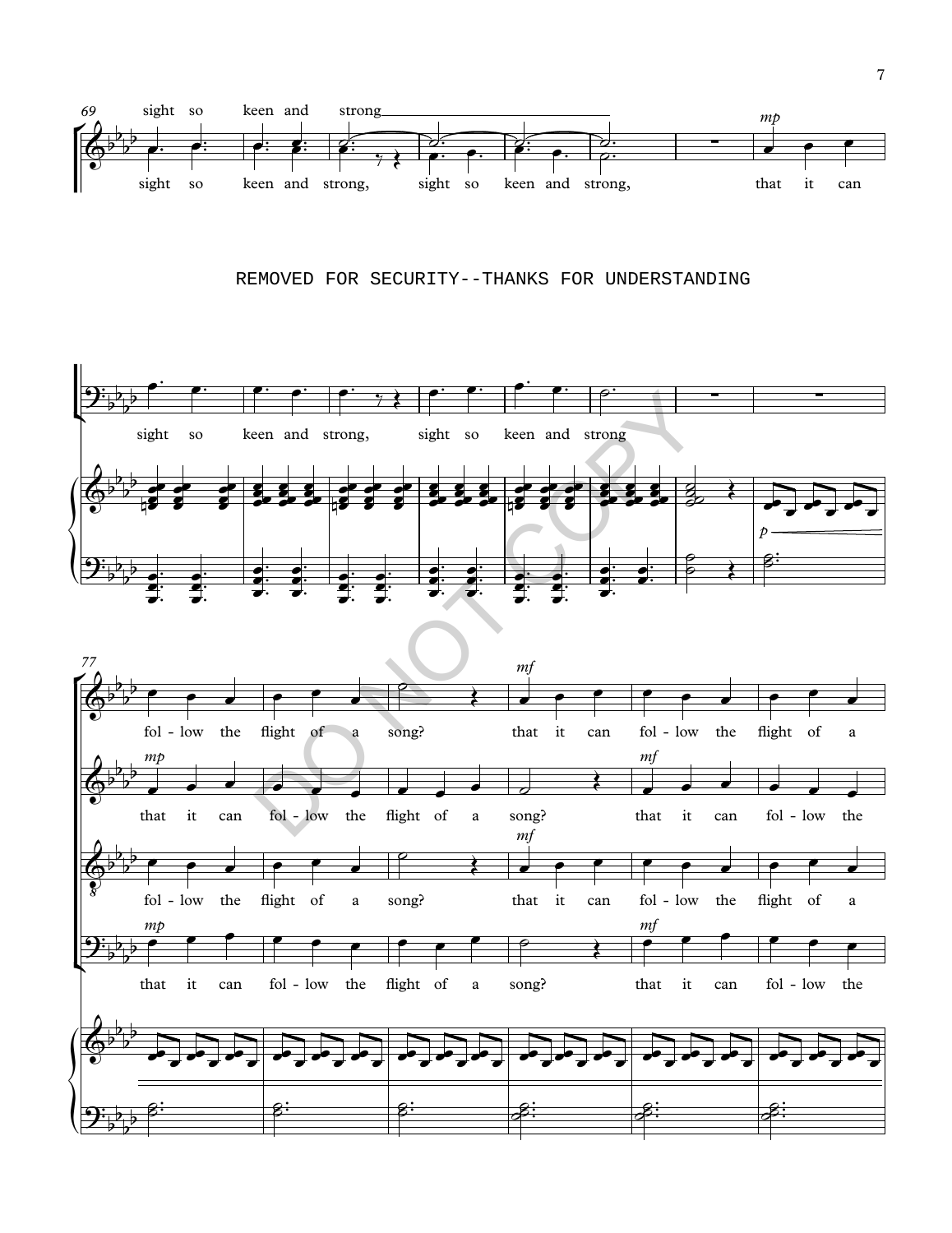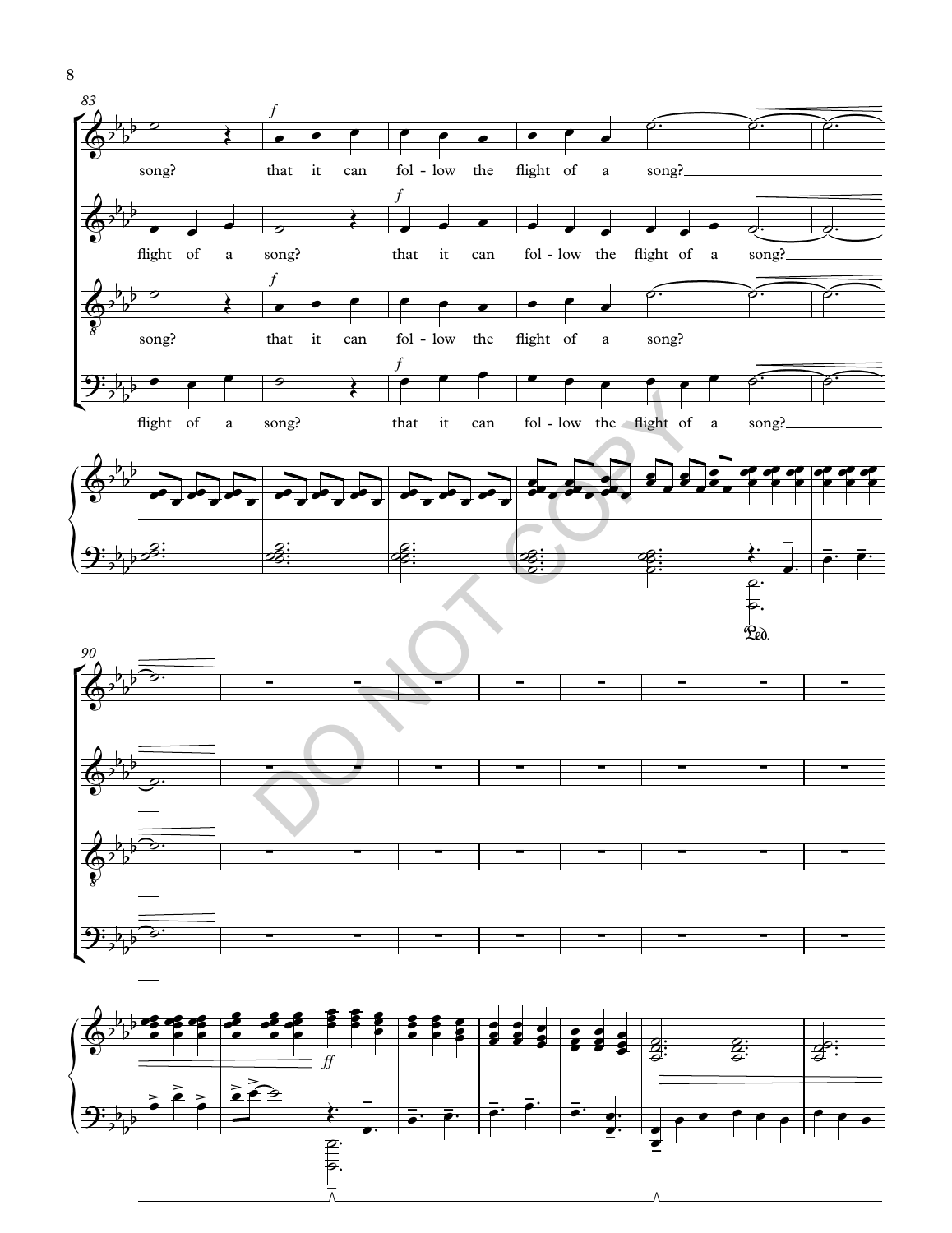

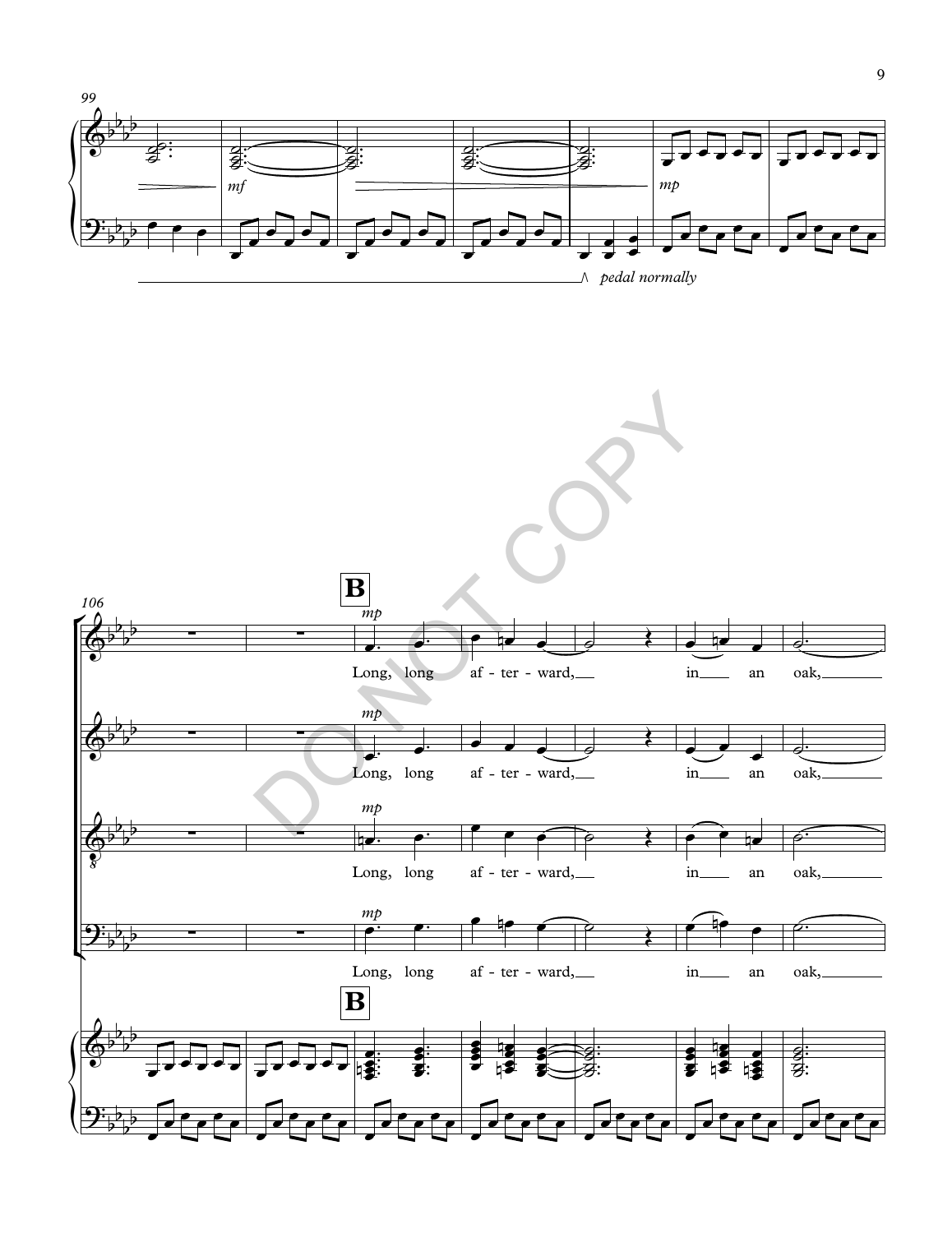

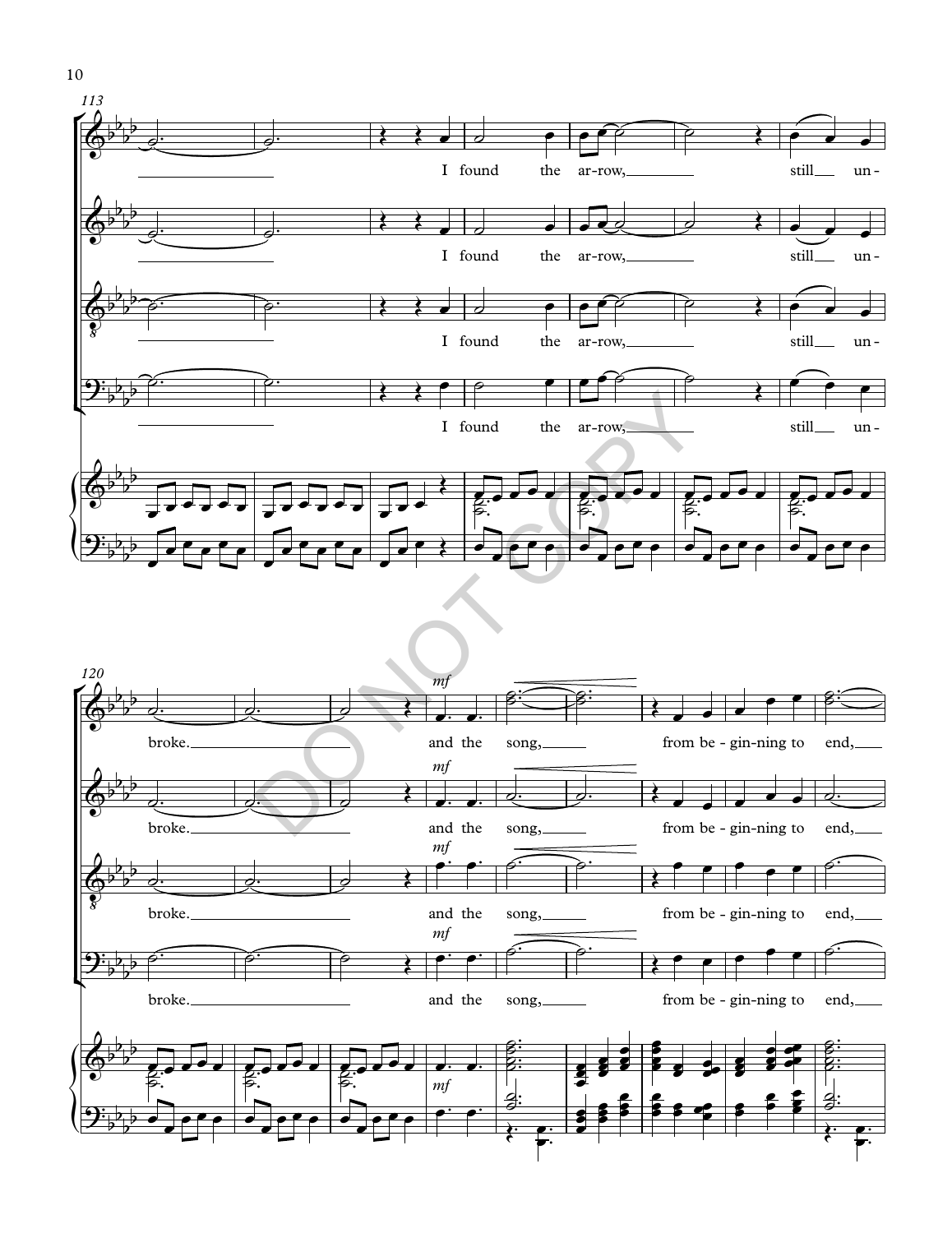